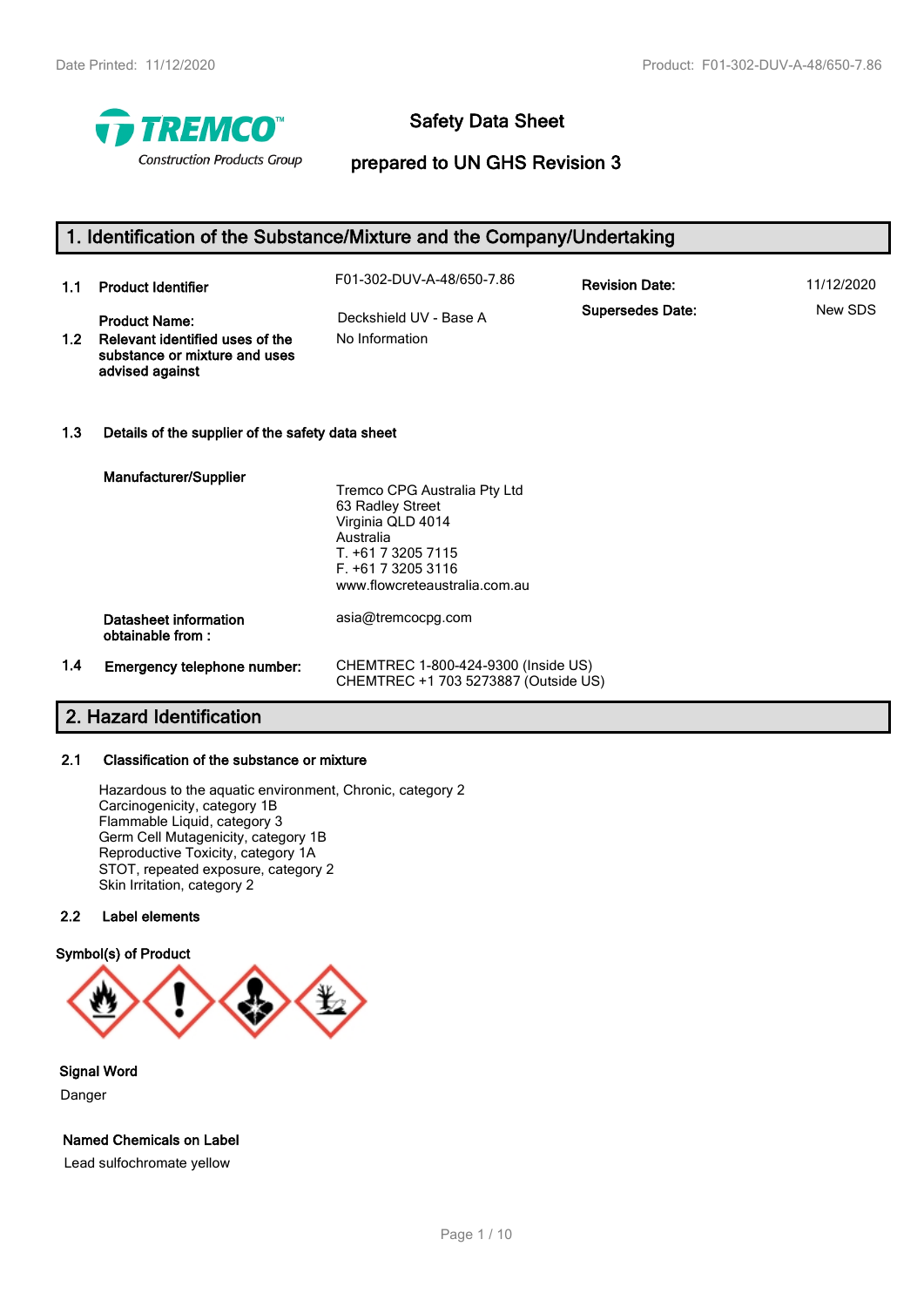#### **HAZARD STATEMENTS**

| Flammable Liquid, category 3                                 | H <sub>226</sub> | Flammable liquid and vapour.                                                                      |
|--------------------------------------------------------------|------------------|---------------------------------------------------------------------------------------------------|
| Skin Irritation, category 2                                  | H315             | Causes skin irritation.                                                                           |
| Germ Cell Mutagenicity, category 1B                          | H340-1B          | May cause genetic defects.                                                                        |
| Carcinogenicity, category 1B                                 | H350-1B          | May cause cancer.                                                                                 |
| Reproductive Toxicity, category 1A                           | H360-1A          | May damage fertility of the unborn child.                                                         |
| STOT, repeated exposure, category 2                          | H373             | May cause damage to organs through prolonged or repeated<br>exposure.                             |
| Hazardous to the aquatic environment,<br>Chronic, category 2 | H411             | Toxic to aquatic life with long lasting effects.                                                  |
| <b>PRECAUTION PHRASES</b>                                    |                  |                                                                                                   |
|                                                              | P <sub>201</sub> | Obtain special instructions before use.                                                           |
|                                                              | P202             | Do not handle until all safety precautions have been read<br>and understood.                      |
|                                                              | P210             | Keep away from heat, hot surfaces, sparks, open flames and<br>other ignition sources. No smoking. |
|                                                              | P260             | Do not breathe dust/fume/gas/mist/vapours/spray.                                                  |
|                                                              | P273             | Avoid release to the environment.                                                                 |
|                                                              | P280             | Wear protective gloves/protective clothing/eye protection/<br>face protection.                    |
|                                                              | P <sub>284</sub> | Wear respiratory protection.                                                                      |
|                                                              | P308+313         | IF exposed or concerned: Get medical advice/attention.                                            |
|                                                              | P308+P313        | IF exposed or concerned: Get medical advice/attention                                             |
|                                                              | P314             | Get medical advice/attention if you feel unwell.                                                  |
|                                                              | P332+313         | If skin irritation occurs: Get medical advice/attention.                                          |
|                                                              | P391             | Collect spillage.                                                                                 |
|                                                              | P403+233         | Store in a well-ventilated place. Keep container tightly<br>closed.                               |

#### **2.3 Other hazards**

No Information

#### **Results of PBT and vPvB assessment:**

The product does not meet the criteria for PBT/VPvB in accordance with Annex XIII.

# **3. Composition/Information On Ingredients**

#### **3.2 Mixtures**

#### **Hazardous Ingredients**

| CAS-No.    | <b>Chemical Name</b>            |                              | $\frac{9}{6}$    |
|------------|---------------------------------|------------------------------|------------------|
| 108-65-6   | 2-methoxy-1-methylethyl-acetate | $10 - 25$                    |                  |
| 1330-20-7  | Xylene                          |                              | $10 - 25$        |
| 1344-37-2  | Lead sulfochromate yellow       |                              | $10 - 25$        |
| 123-86-4   | <b>Magnesium Nitrate</b>        |                              | $2.5 - 10$       |
| 13463-67-7 | titanium dioxide                |                              | $0.1 - 1.0$      |
| 1308-38-9  | chromic oxide                   |                              | $0.1 - 1.0$      |
| 1309-64-4  | Diantimony trioxide             |                              | $0.1 - 1.0$      |
| 149-57-5   | 2-ethylhexanoic acid            |                              | < 0.1            |
| CAS-No.    | <b>GHS Symbols</b>              | <b>GHS Hazard Statements</b> | <b>M-Factors</b> |
| 108-65-6   | GHS02                           | H <sub>226</sub>             | 0                |
| 1330-20-7  | GHS02-GHS07                     | H226-315-332                 | 0                |
| 1344-37-2  | GHS08-GHS09                     | H350-373-400-410             | 0                |
| 123-86-4   | GHS02-GHS07                     | H225-336                     | 0                |
| 13463-67-7 | GHS07-GHS08                     | H335-373-413                 | 0                |
| 1308-38-9  | GHS08                           | H360                         | 0                |
| 1309-64-4  | GHS08                           | H351                         | 0                |
| 149-57-5   |                                 |                              | 0                |

**Additional Information:** The text for GHS Hazard Statements shown above (if any) is given in Section 16.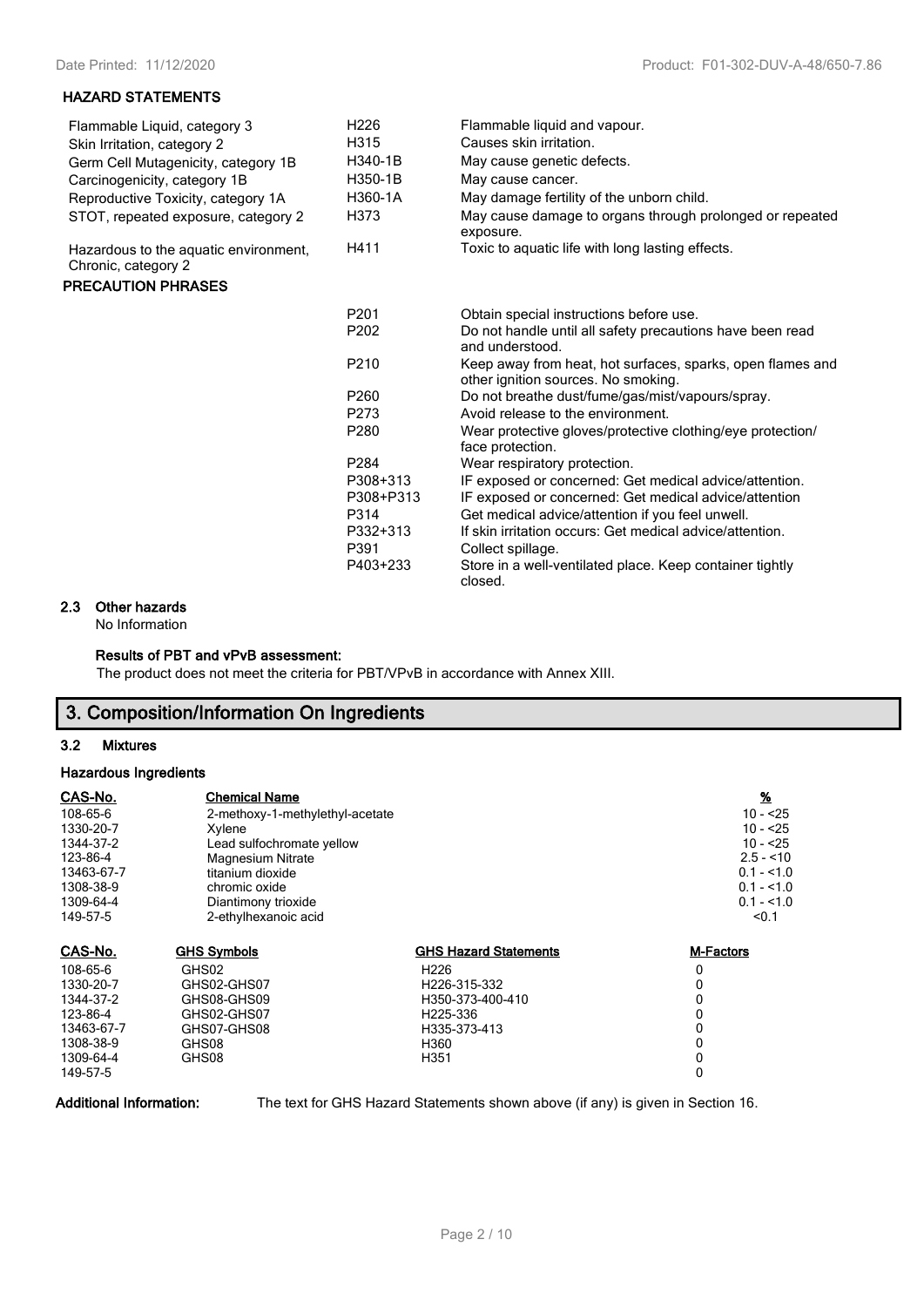### **4. First-aid Measures**

#### **4.1 Description of First Aid Measures**

**GENERAL NOTES:** No Information **AFTER INHALATION:** No Information **AFTER SKIN CONTACT:** Wash off with warm water and soap. If skin irritation persists, call a physician. In case of contact, immediately flush skin with plenty of water for at least 15 minutes while removing contaminated clothing and shoes. **AFTER EYE CONTACT:** No Information **AFTER INGESTION:** No Information

#### **Self protection of the first aider:**

No action shall be taken involving any personal risk or without suitable training. It may be dangerous to the person providing aid to give mouth-to-mouth resuscitation. Wash contaminated clothing thoroughly with water before removing it, or wear gloves.

#### **4.2 Most important symptoms and effects, both acute and delayed**

Harmful by inhalation. Do not ingest. Irritating to eyes and skin. Risk of serious damage to the lungs (by aspiration). Vapours may cause drowsiness and dizziness.

#### **4.3 Indication of any immediate medical attention and special treatment needed**

No information available on clinical testing and medical monitoring. Specific toxicological information on substances, if available, can be found in section 11.

#### **5. Fire-fighting Measures**

#### **5.1 Extinguishing Media:**

#### Carbon Dioxide, Dry Chemical, Foam

**FOR SAFETY REASONS NOT TO BE USED:** Alcohol, Alcohol based solutions, any other media not listed above.

#### **5.2 Special hazards arising from the substance or mixture**

# No Information **5.3 Advice for firefighters**

Flash back possible over considerable distance. In the event of fire, wear self-contained breathing apparatus. Hazardous decomposition products formed under fire conditions. Collect contaminated fire extinguishing water separately. This must not be discharged into drains.

#### **6. Accidental Release Measures**

#### **6.1 Personal precautions, protective equipment and emergency procedures**

Ensure adequate ventilation. Use personal protective equipment. Evacuate personnel to safe areas. Remove all sources of ignition.

#### **6.2 Environmental precautions**

Do not allow material to contaminate ground water system. Prevent product from entering drains.

#### **6.3 Methods and material for containment and cleaning up**

Prevent further leakage or spillage if safe to do so. Contain spillage, soak up with non-combustible absorbent material, (e.g. sand, earth, diatomaceous earth, vermiculite) and transfer to a container for disposal according to local / national regulations (see section 13).

#### **6.4 Reference to other sections**

Please refer to disposal requirements or country specific disposal requirements for this material. See Section 13 for further information.

#### **7. Handling and Storage**

#### **7.1 Precautions for safe handling**

**INSTRUCTIONS FOR SAFE HANDLING:** Take necessary action to avoid static electricity discharge (which might cause ignition of organic vapours). Vapours may form explosive mixtures with air. Prevent the creation of flammable or explosive concentrations of vapour in air and avoid vapour concentration higher than the occupational exposure limits. Electrical equipment should be protected to the appropriate standard. Preparation may charge electrostatically: always use earthing leads when transferring from one container to another. Use only in area provided with appropriate exhaust ventilation. To avoid ignition of vapours by static electricity discharge, all metal parts of the equipment must be grounded. Wear personal protective equipment. Use only explosion-proof equipment. Keep away from sources of ignition - No smoking. **PROTECTION AND HYGIENE MEASURES:** When using, do not eat, drink or smoke.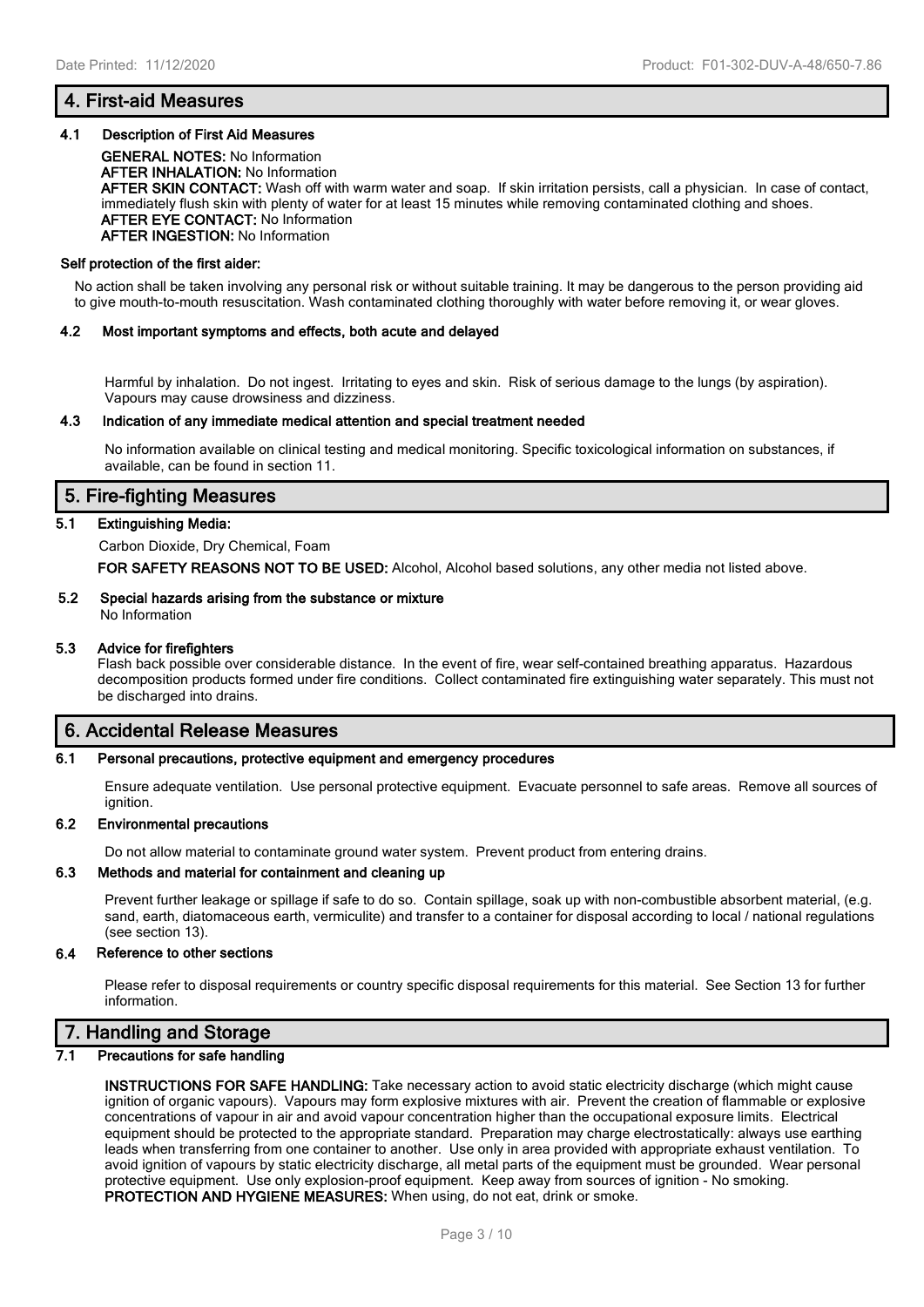#### **7.2 Conditions for safe storage, including any incompatibilities**

#### **CONDITIONS TO AVOID:** Heat, flames and sparks. **STORAGE CONDITIONS:** Keep in a dry, cool and well-ventilated place. Store in a dry, well ventilated place away from sources of heat, ignition and direct sunlight.

#### **7.3 Specific end use(s)**

No specific advice for end use available.

#### **8. Exposure Controls/Personal Protection**

#### **8.1 Control parameters**

# **Ingredients with Occupational Exposure Limits**

**(AU)**

| <b>Name</b>                     | CAS-No.    | <b>TWA ppm</b> | <b>STEL ppm</b> | TWA mg/m3 | STEL mg/m3 |
|---------------------------------|------------|----------------|-----------------|-----------|------------|
| 2-methoxy-1-methylethyl-acetate | 108-65-6   | 50             | 100             | 274       | 548        |
| Xylene                          | 1330-20-7  | 80             | 150             | 350       | 655        |
| Lead sulfochromate yellow       | 1344-37-2  |                |                 | 0.5       |            |
| <b>Magnesium Nitrate</b>        | 123-86-4   | 150            | 200             | 713       | 950        |
| titanium dioxide                | 13463-67-7 |                |                 | 10        |            |
| chromic oxide                   | 1308-38-9  |                |                 | 0.5       |            |
| Diantimony trioxide             | 1309-64-4  |                |                 | 0.5       |            |
| 2-ethylhexanoic acid            | 149-57-5   |                |                 |           |            |

| Name                            |            | CAS-No. OEL Note |
|---------------------------------|------------|------------------|
| 2-methoxy-1-methylethyl-acetate | 108-65-6   | SKIN             |
| Xylene                          | 1330-20-7  | Sk               |
| Lead sulfochromate yellow       | 1344-37-2  |                  |
| <b>Magnesium Nitrate</b>        | 123-86-4   |                  |
| titanium dioxide                | 13463-67-7 |                  |
| chromic oxide                   | 1308-38-9  |                  |
| Diantimony trioxide             | 1309-64-4  |                  |
| 2-ethylhexanoic acid            | 149-57-5   |                  |

**FURTHER INFORMATION:** Refer to the regulatory exposure limits for the workforce enforced in each country.

#### **8.2 Exposure controls**

**Personal Protection RESPIRATORY PROTECTION:** No Information **EYE PROTECTION:** No Information **HAND PROTECTION:** No Information **OTHER PROTECTIVE EQUIPMENT:** No Information **ENGINEERING CONTROLS:** Avoid contact with skin, eyes and clothing. Ensure adequate ventilation, especially in confined areas.

# **9. Physical and Chemical Properties**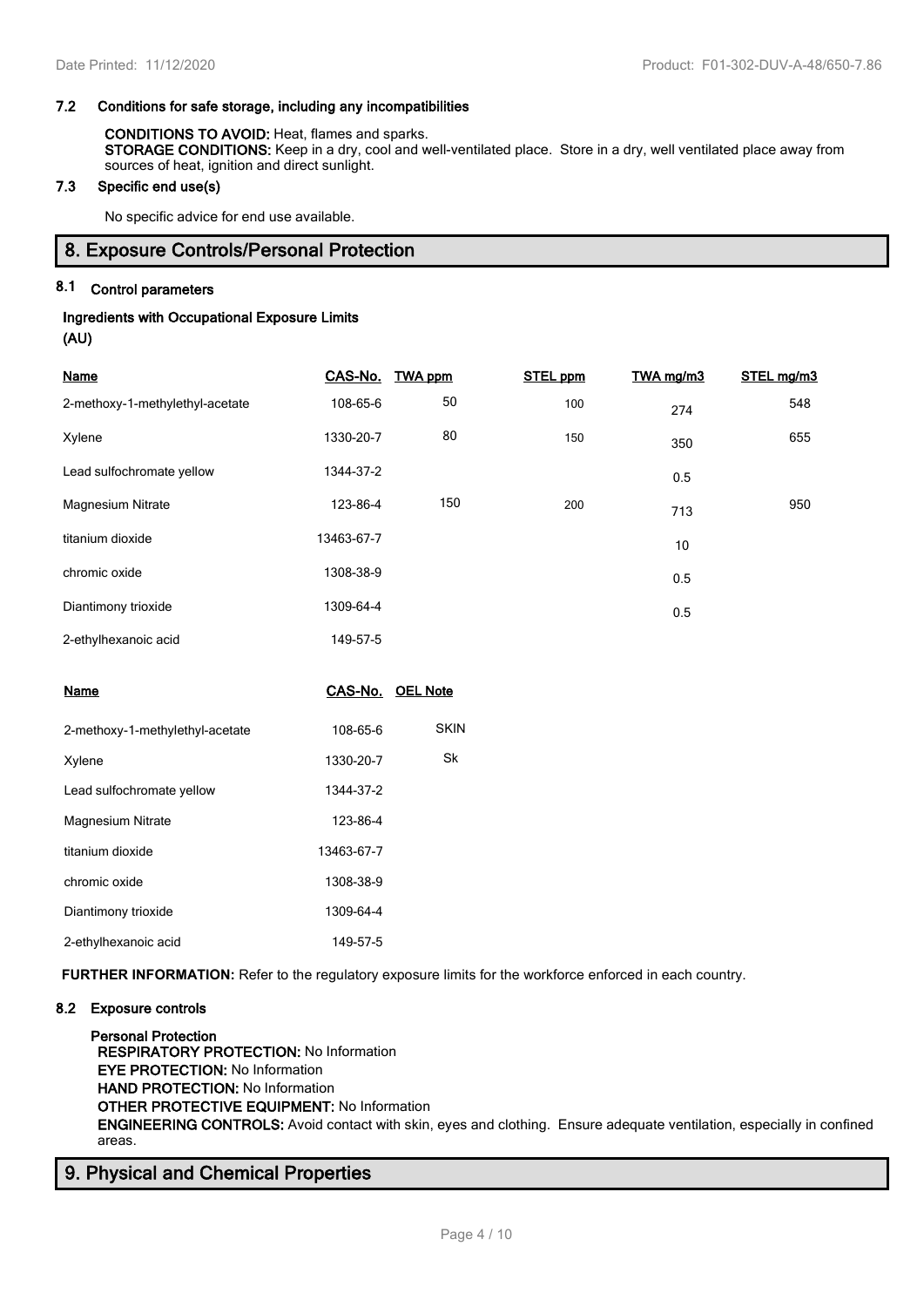#### **9.1 Information on basic physical and chemical properties**

|     | Appearance:                                     | Liquid, colour on label     |
|-----|-------------------------------------------------|-----------------------------|
|     | <b>Physical State</b>                           | Liquid                      |
|     | Odor                                            | Smell of solvent            |
|     | <b>Odor threshold</b>                           | Not determined              |
|     | pH                                              | Not determined              |
|     | Melting point / freezing point (°C)             | Not determined              |
|     | Boiling point/range (°C)                        | $108 - N.D.$                |
|     | Flash Point, (°C)                               | 35                          |
|     | <b>Evaporation rate</b>                         | Not determined              |
|     | Flammability (solid, gas)                       | Not determined              |
|     | Upper/lower flammability or explosive<br>limits | Not determined              |
|     | <b>Vapour Pressure</b>                          | Not determined              |
|     | <b>Vapour density</b>                           | Not determined              |
|     | <b>Relative density</b>                         | $~$ 1.25 at 20 $^{\circ}$ C |
|     | Solubility in / Miscibility with water          | partial                     |
|     | Partition coefficient: n-octanol/water          | Not determined              |
|     | Auto-ignition temperature (°C)                  | Not determined              |
|     | Decomposition temperature (°C)                  | Not determined              |
|     | <b>Viscosity</b>                                | Not determined              |
|     | <b>Explosive properties</b>                     | Not determined              |
|     | <b>Oxidising properties</b>                     | Not determined              |
| 9.2 | Other information                               |                             |
|     | VOC Content g/l:                                | Not determined              |
|     | Specific Gravity (g/cm3)                        | 0.676                       |

# **10. Stability and Reactivity**

#### **10.1 Reactivity** No Information

- **10.2 Chemical stability** Risk of ignition.
- **10.3 Possibility of hazardous reactions** No Information
- **10.4 Conditions to avoid** Heat, flames and sparks.
- **10.5 Incompatible materials** No Information
- **10.6 Hazardous decomposition products** No Information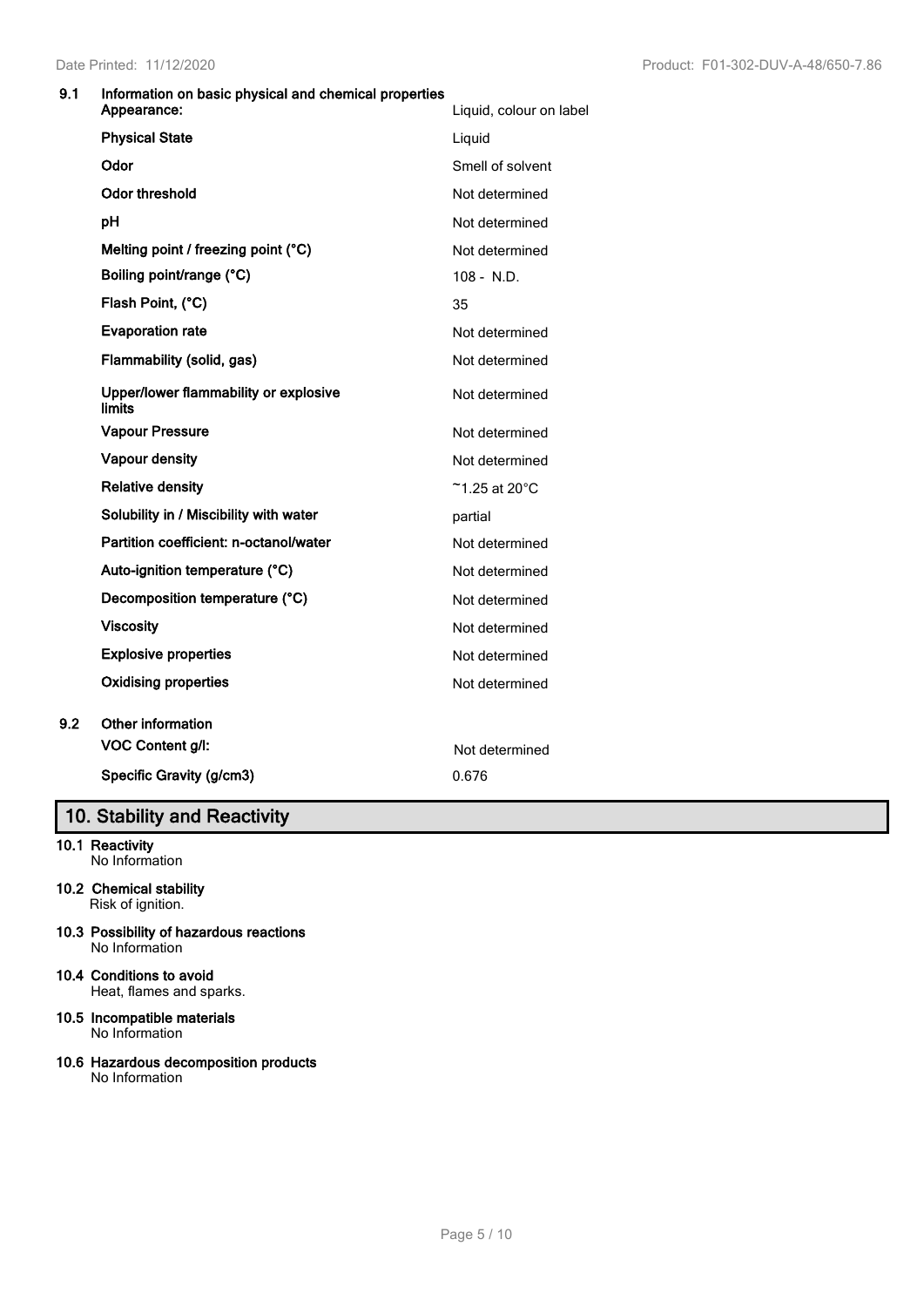# **11. Toxicological Information**

#### **11.1 Information on toxicological effects**

| <b>Acute Toxicity:</b>            |                           |
|-----------------------------------|---------------------------|
| Oral LD50:                        | No information available. |
| <b>Inhalation LC50:</b>           | No information available. |
| Irritation:                       | No information available. |
| Corrosivity:                      | No information available. |
| <b>Sensitization:</b>             | No information available. |
| Repeated dose toxicity:           | No information available. |
| Carcinogenicity:                  | No information available. |
| <b>Mutagenicity:</b>              | No information available. |
| <b>Toxicity for reproduction:</b> | No information available. |
| STOT-single exposure:             | No information available. |
| <b>STOT-repeated exposure:</b>    | No information available. |
| <b>Aspiration hazard:</b>         | No information available. |

**If no information is available above under Acute Toxicity then the acute effects of this product have not been tested. Data on individual components are tabulated below:**

| CAS-No.    | <b>Chemical Name</b>            | Oral LD50                  | Dermal LD50              | Vapor LC50                 | Gas LC50 | Dust/Mist LC50 |
|------------|---------------------------------|----------------------------|--------------------------|----------------------------|----------|----------------|
| 108-65-6   | 2-methoxy-1-methylethyl-acetate | 8532 mg/kg, oral<br>(rat)  | >5000 mg/kg              | 1105 mg/m3/4H              | 0.000    | 0.000          |
| 1330-20-7  | Xylene                          | 5251 mg/kg<br>(Rat)        | > 4000 mg/kg<br>(Rabbit) | 29091 mg/kg 4<br>hrs (Rat) | 0.000    | 0.000          |
| 1344-37-2  | Lead sulfochromate yellow       | > 2000 mg/kg<br>(Rat)      |                          |                            | 0.000    | 0.000          |
| 123-86-4   | <b>Magnesium Nitrate</b>        | 10760 mg/kg,<br>rat, oral  |                          | 23.4 mg/l/4/h<br>(rat)     | 0.000    | 0.000          |
| 13463-67-7 | titanium dioxide                | 10000 mg/m3.<br>oral (rat) |                          |                            | 0.000    | 0.000          |

#### **Additional Information:**

No Information

# **12. Ecological Information**

| 12.1 | Toxicity:                           |                |
|------|-------------------------------------|----------------|
|      | EC50 48hr (Daphnia):                | No information |
|      | IC50 72hr (Algae):                  | No information |
|      | LC50 96hr (fish):                   | No information |
|      | 12.2 Persistence and degradability: | No information |
| 12.3 | <b>Bioaccumulative potential:</b>   | No information |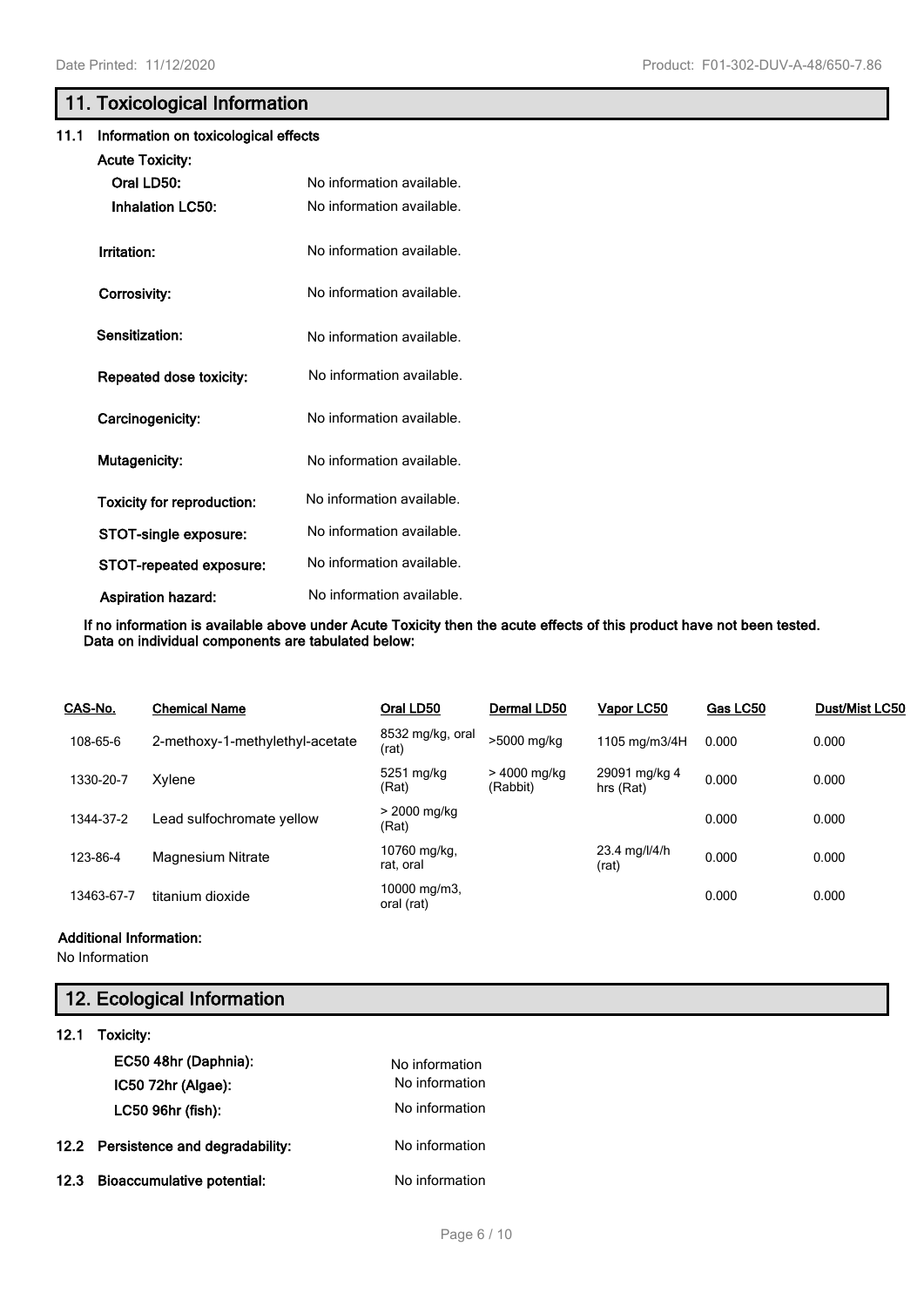| 12.4       | Mobility in soil:                             | No information                                           |                                                   |                                                                                    |  |
|------------|-----------------------------------------------|----------------------------------------------------------|---------------------------------------------------|------------------------------------------------------------------------------------|--|
| 12.5       | <b>Results of PBT and vPvB</b><br>assessment: |                                                          |                                                   | The product does not meet the criteria for PBT/VPvB in accordance with Annex XIII. |  |
| 12.6       | Other adverse effects:                        | No information                                           |                                                   |                                                                                    |  |
| CAS-No.    | <b>Chemical Name</b>                          | <b>EC50 48hr</b>                                         | <b>IC50 72hr</b>                                  | <b>LC50 96hr</b>                                                                   |  |
| 108-65-6   | 2-methoxy-1-methylethyl-acetate               | No information                                           | No information                                    |                                                                                    |  |
| 1330-20-7  | Xylene                                        | $3.82$ mg/l                                              | 4.36 mg/l (Selenastrum<br>capricornutum)          | 2.6 - 7.6 mg/l (Rainbow<br>trout)                                                  |  |
| 1344-37-2  | Lead sulfochromate yellow                     | $> 100$ mg/l - 48h,<br>Daphnia magna (Big<br>water flea) | $> 100$ mg/l - 72h,<br>Scenedesmus<br>subspicatus | > 10000 mg/l - 96h,<br>Leuciscus idus (golden orfe)                                |  |
| 123-86-4   | Magnesium Nitrate                             | No information                                           | No information                                    |                                                                                    |  |
| 13463-67-7 | titanium dioxide                              | No information                                           | No information                                    |                                                                                    |  |
| 1308-38-9  | chromic oxide                                 | No information                                           | No information                                    |                                                                                    |  |

# **13. Disposal Considerations**

**13.1 WASTE TREATMENT METHODS:** Do not burn, or use a cutting torch on, the empty drum. According to the European Waste Catalogue, Waste Codes are not product specific, but application specific. Empty containers should be taken to an approved waste handling site for recycling or disposal.

# **14. Transport Information**

| 14.1 | UN number                                                                   | 1866           |
|------|-----------------------------------------------------------------------------|----------------|
|      | 14.2 UN proper shipping name                                                | Resin solution |
|      | <b>Technical name</b>                                                       | Not applicable |
|      | 14.3 Transport hazard class(es)                                             | Not applicable |
|      | Subsidiary shipping hazard                                                  | Not applicable |
| 14.4 | Packing group                                                               | Ш              |
| 14.5 | <b>Environmental hazards</b>                                                | no             |
| 14.6 | Special precautions for user                                                | Not applicable |
|      | $EmS-No.$ :                                                                 | Not applicable |
| 14.7 | Transport in bulk according to Annex II<br>of MARPOL 73/78 and the IBC code | Not applicable |
| 14.8 | ADG Hazchem Code                                                            | Not applicable |

1309-64-4 Diantimony trioxide Noire Noinformation Noinformation Noinformation 149-57-5 2-ethylhexanoic acid Chronic Research No information No information

# **15. Regulatory Information**

# **15.1 Safety, health and environmental regulations/legislation for the substance or mixture:**

#### **National Regulations:**

Please contact Manufacturer / Supplier for details related to inventory listing of national regulations.

Australia Australia Inventory of Industrial Chemicals (AIIC) China Inventory of Existing Chemical Substances (IECSC) Japan Inventory of Existing and New Chemical Substances (ENCS) Korea Korea Existing Chemicals Inventory (KECI) New Zealand New Zealand Inventory of Chemicals (NZIoC) Philippines Philippines Inven tory of Chemicals and Chemical Substances (PICCS) Taiwan Taiwan Chemical Substance Inventory (TCSI) Thailand Thailand Existing Chemicals Inventory (TECI) Vietnam National Chemical Inventory (NCI)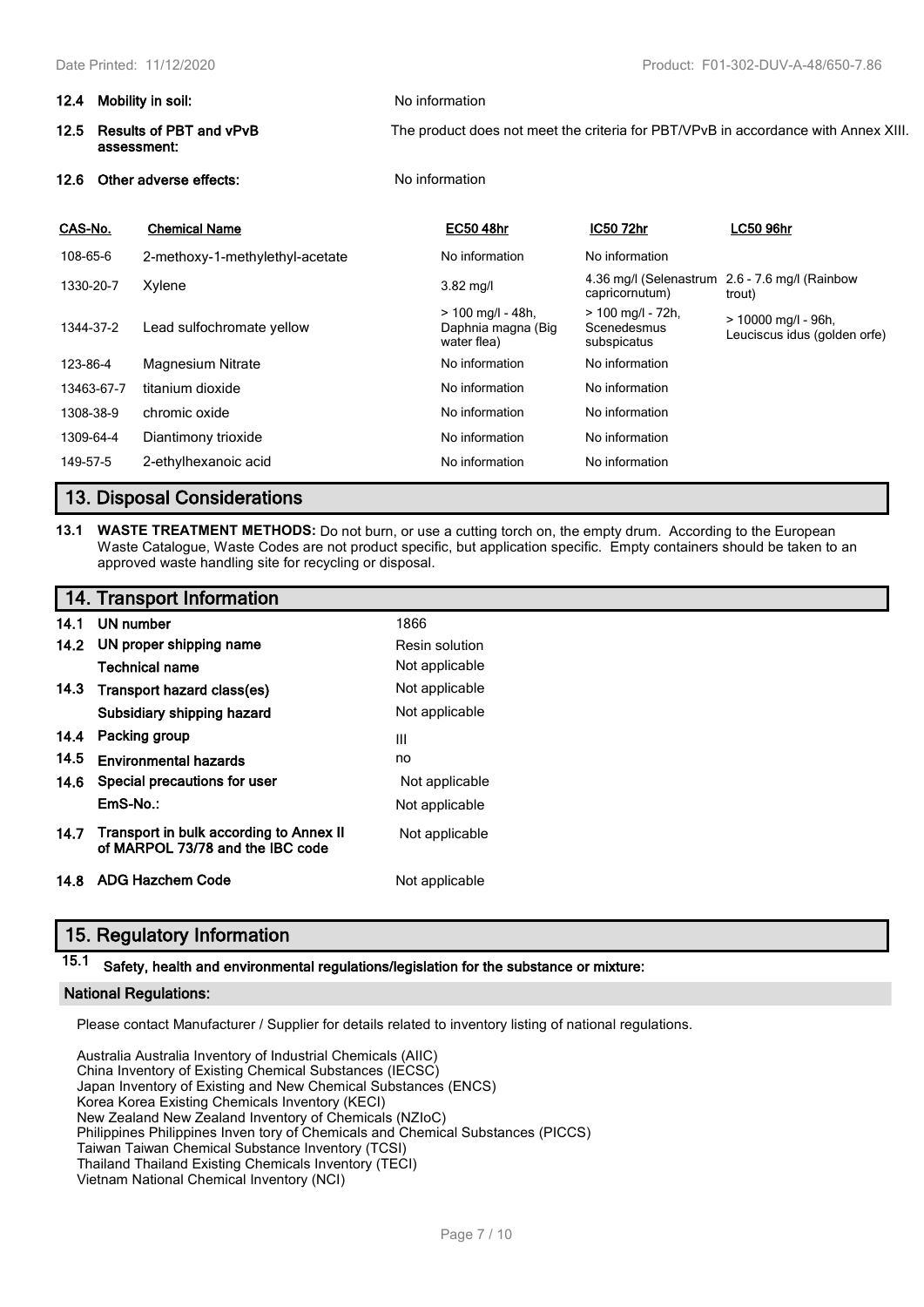#### **15.2 Chemical Safety Assessment:**

No Chemical Safety Assessment has been carried out for this substance/mixture by the supplier.

# **16. Other Information**

#### **Text for GHS Hazard Statements shown in Section 3 describing each ingredient:**

| H <sub>225</sub> | Highly flammable liquid and vapour.                                |
|------------------|--------------------------------------------------------------------|
| H <sub>226</sub> | Flammable liquid and vapour.                                       |
| H315             | Causes skin irritation.                                            |
| H332             | Harmful if inhaled.                                                |
| H335             | May cause respiratory irritation.                                  |
| H336             | May cause drowsiness or dizziness.                                 |
| H350             | May cause cancer.                                                  |
| H351             | Suspected of causing cancer.                                       |
| H360             | May damage fertility or the unborn child.                          |
| H373             | May cause damage to organs through prolonged or repeated exposure. |
| H400             | Very toxic to aquatic life.                                        |
| H410             | Very toxic to aquatic life with long lasting effects.              |
| H413             | May cause long lasting harmful effects to aquatic life.            |
|                  |                                                                    |

#### **Reasons for revision**

No Information

List of References:

This Safety Data Sheet was compiled with data and information from the following sources:

The Ariel Regulatory Database provided by the 3E Corporation in Copenhagen, Denmark; European Union Commission Regulation No. 1907/2006 on REACH as amended within Commission Regulation (EU) 2015/830; European Union (EC) Regulation No. 1272/2008 on the classification, labelling and packaging of substances and mixtures (CLP Regulation) and subsequent technical progress adaptations (ATP); EU Council Decision 2000/532/EC and its Annex entitled "List of Wastes".

Acronym & Abbreviation Key:

| <b>CLP</b>    | Classification, Labeling & Packaging Regulation                        |
|---------------|------------------------------------------------------------------------|
| EC            | European Commission                                                    |
| EU            | European Union                                                         |
| US            | United States                                                          |
| CAS           | Chemical Abstract Service                                              |
| <b>EINECS</b> | European Inventory of Existing Chemical Substances                     |
| <b>REACH</b>  | Registration, Evaluation, Authorization of Chemicals Regulation        |
| GHS           | Globally Harmonized System of Classification and Labeling of Chemicals |
| LTEL          | Long term exposure limit                                               |
| STEL          | Short term exposure limit                                              |
| OEL           | Occupational exposure limit                                            |
| ppm           | Parts per million                                                      |
| mq/m3         | Milligrams per cubic meter                                             |
| TLV           | Threshold Limit Value                                                  |
| ACGIH         | American Conference of Governmental Industrial Hygienists              |
| OSHA          | Occupational Safety & Health Administration                            |
| PEL           | Permissible Exposure Limits                                            |
| <b>VOC</b>    | Volatile organic compounds                                             |
| q/1           | Grams per liter                                                        |
| mq/kg         | Milligrams per kilogram                                                |
| N/A           | Not applicable                                                         |